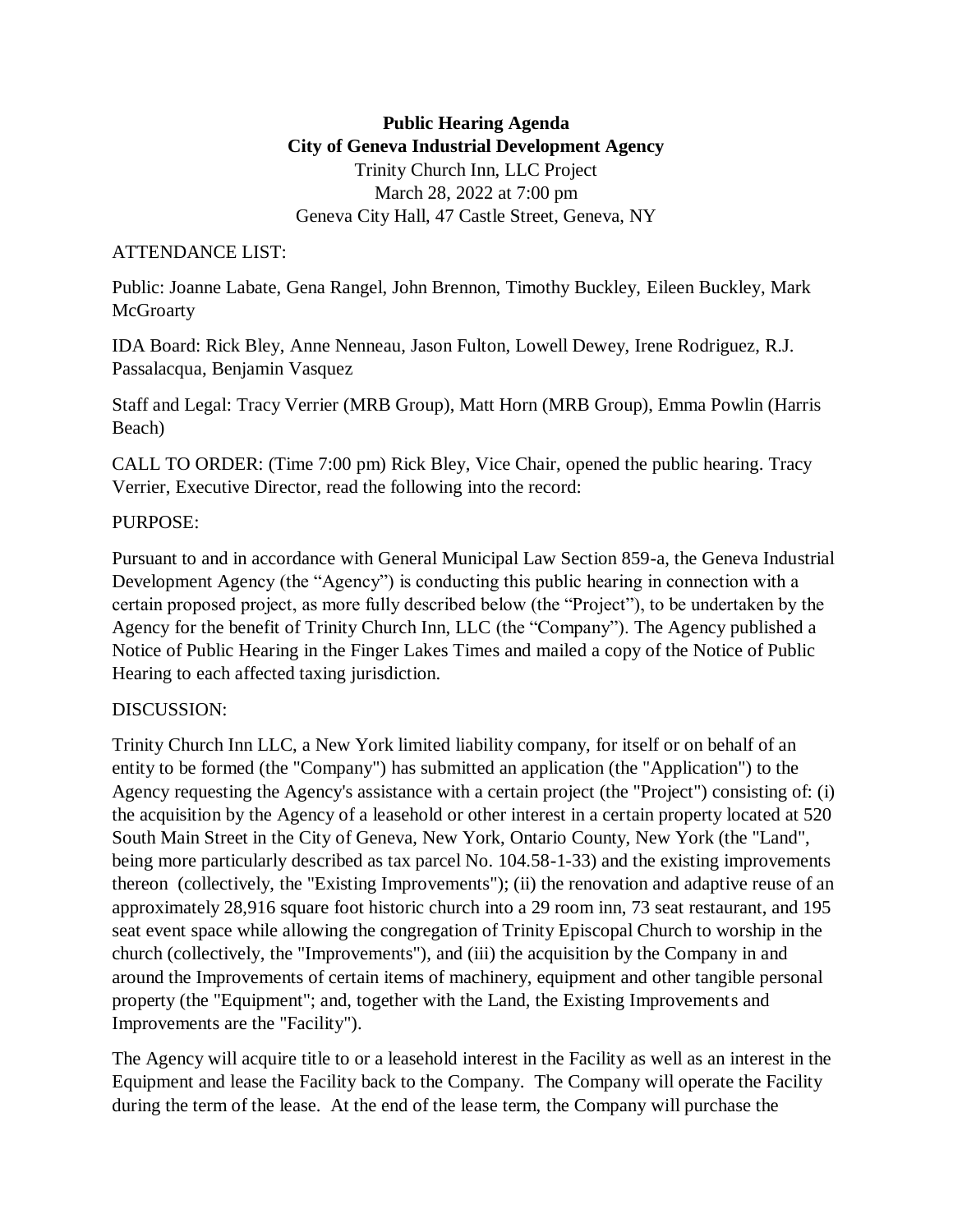Facility from the Agency, or if the Agency holds a leasehold interest, the leasehold interest will be terminated. The Agency contemplates that it will provide financial assistance (the "Financial Assistance") to the Company in the form of (i) a sales and use tax exemption for purchases and rentals related to the acquisition, construction and equipping of the Project, (ii) an exemption New York State and local mortgage recording taxes as permitted by law, consistent with the policies of the agency, and (iii) a partial real property tax abatement structure under a Tax Agreement.

# AGENCY COST BENEFIT ANALYSIS:

Based upon information provided by the Company in its Application, the Project will involve an approximately \$9.89M capital investment by the Company, with job creation. The Agency estimates the following amounts of financial assistance to be provided to the Company:

| Sales and Use Tax Exemptions                          | \$555,750   |
|-------------------------------------------------------|-------------|
| Mortgage Recording Tax Exemptions                     | \$41,250    |
| <b>PILOT</b> Savings (estimated)                      | \$2,044,959 |
| <b>Total estimated Financial Assistance</b>           | \$2,641,959 |
| $I$ $\cap$ $\cap$ $\cap$ $I$ $\cap$ $I$ $\cap$ $\cap$ |             |

### PUBLIC COMMENT:

Joanne Labate read her attached letter dated March 23, 2022.

Gena Rangel read her attached letter dated March 28, 2022.

Eileen Buckley: Ms. Buckley is concerned that the IDA hired MRB to conduct the cost benefit analysis since Matt Horn was involved with the IDA as City Manager when Trinity first applied to the IDA, and Mr. Horn now manages the Geneva office of MRB. MRB is a reputable firm, but concerned about this existing context. Ms. Buckley also stated that a new feasibility study should be done since new similar facilities have come into existence or been approved since the Trinity project was first proposed. Ms. Buckley questioned who would own the property, and whether the sale has been approved by the Attorney General. She also noted that there is a Bishop buried behind the church and questioned if there has been a decision on how that will be handled. Ms. Buckley asked if the developer has a good track record for similar projects, and whether the project will open in stages or opened all at once. She also wanted to know which banks are providing financings and whether the project is bonded in case the project fails. She questioned who is responsible if the project fails. Ms. Buckley questioned who would be running and operating the facility. She is also concerned about the use of the property as it will be a 24-hour operation within a residential neighborhood.

Timothy Buckley: Mr. Buckley noted that he has been against the project from the beginning. He doesn't believe the zoning variance is appropriate, but recognized that the zoning issue has been litigated. Mr. Buckley questioned the lease mechanism and how the IDA lease impacts the church's use of the property for Sunday services. He also asked if any portion of the property will be tax exempt if the church uses it for services, as well as for more details about the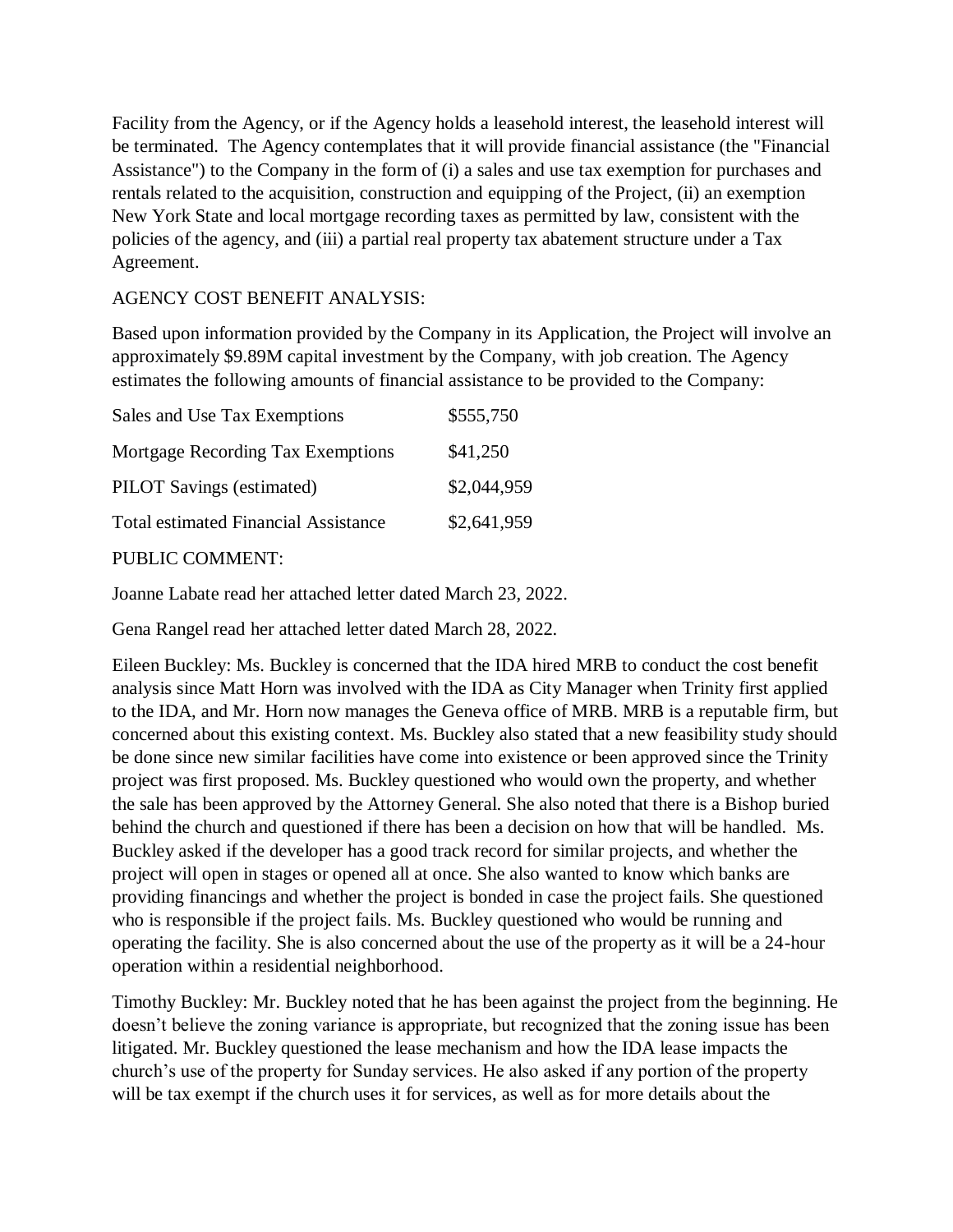financing of the project. He noted that the property could be operated by any entity, and that Trinity LLC can assign the deal and/or operations to someone else at any time. Mr. Buckley also asked if the property will be sold or leased to the developer, and if the church is providing any funding to the project.

Tracy Verrier read the attached letter from Robert Blood dated March 28, 2022.

Gena Rangel and Timothy Buckley requested more information about the project and the IDA process for public comment and approval. Rick Bley and Matt Horn explained that the public hearing is an opportunity to hear comments from the public, then additional discussion occurs at the IDA board meetings. Those meetings are open to the public and livestreamed. Gena Rangel suggested that more outreach be done about the IDA board meeting schedule. Matt Horn explained the process of meeting notice.

### ADJOURNMENT (Time 7:35 pm)

The video of this public hearing is available for review at [https://youtu.be/fdmuS6esO\\_k.](https://youtu.be/fdmuS6esO_k)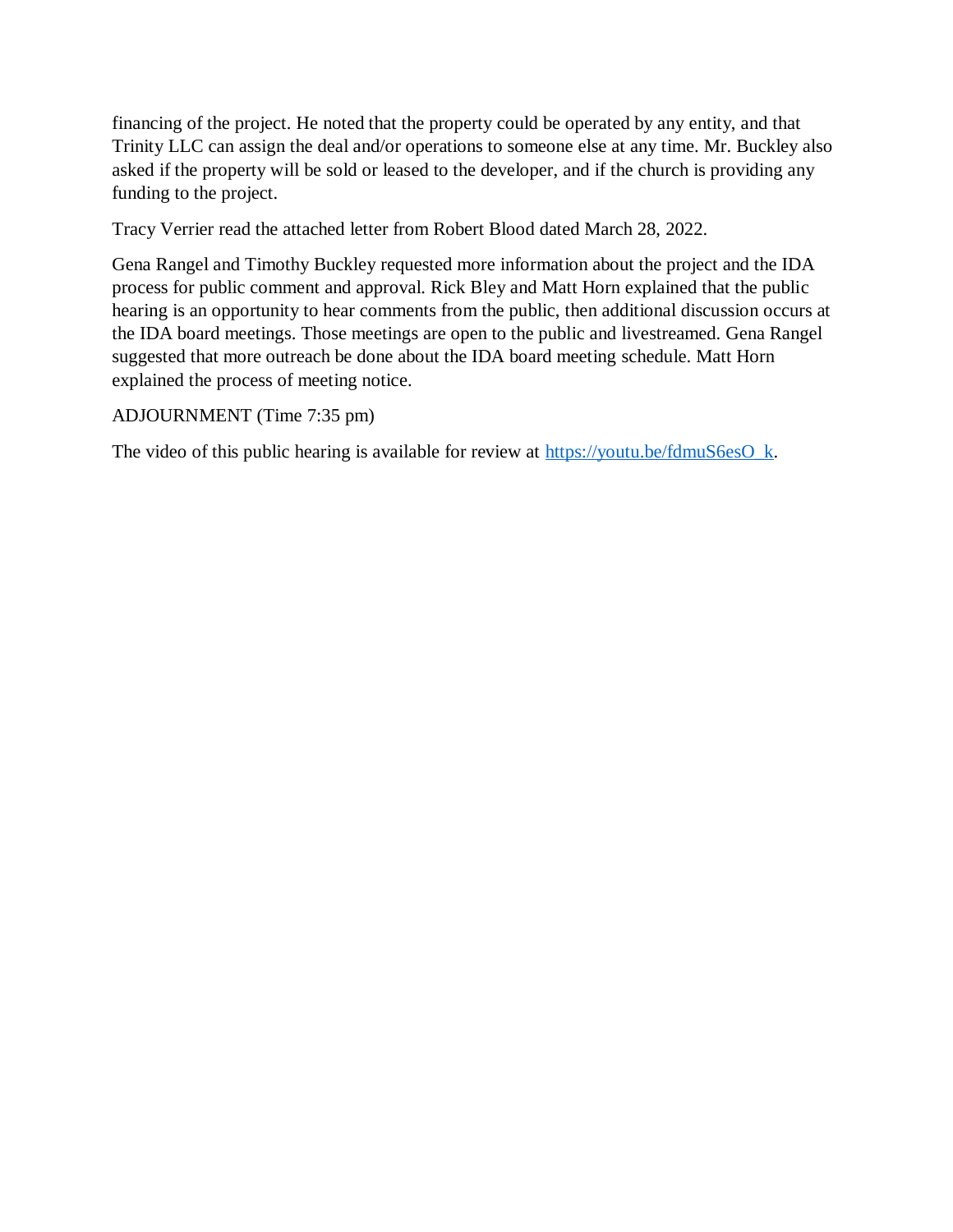### **Verrier, Tracy**

| From:    | anenneau@ccnintl.com                                       |
|----------|------------------------------------------------------------|
| Sent:    | Tuesday, March 22, 2022 8:41 AM                            |
| To:      | Verrier, Tracy                                             |
| Subject: | FW: Trinity Church applying for a PILOT from Geneva's IDA? |

Good morning,

Below is her letter that I see by who she sent it to included everyone but you. Yes, it is a great idea to include in the public meeting minutes. Anne

-----Original Message----- From: genarangel <[genarangel@aol.com>](mailto:genarangel@aol.com) Sent: Monday, March 21, 2022 9:28 PM To: Tom Burrall <[tburrall@geneva.ny.us>](mailto:tburrall@geneva.ny.us); [rkc@geneva.ny.us](mailto:rkc@geneva.ny.us) Cc: anenneau@ccnintl.com; Rbley01@gmail.com; irene.l.russell@gmail.com; [bvasquez94@gmail.com;](mailto:bvasquez94@gmail.com;) rj@ventosavineyards.com; Lowell Dewey <[lstard@yahoo.com](mailto:lstard@yahoo.com)> Subject: Trinity Church applying for a PILOT from Geneva's IDA?

Tom Burrall, Geneva City Council, Ward 1 Mayor Valentino Ken Cameron, City Council Liaison for Geneva's IDA Anne Nenneau, Chair, Geneva IDA Rick Bley, Co-Chair, Geneva IDA Irene Rodriguez, Secretary IDA Benjamin Vasquez, member IDA RJ Passalacque, member IDA Lowell Dewey, member IDA

Dear Tom Burrall and other concerned Genevans: I was mystified to read in the FLTimes that Mark McGroarty met with the IDA to discuss a PILOT for his long-standing project to convert Trinity Church--its sanctuary, rectory, and parish hall--into a restaurant, hotel and events center.

Are the IDA and City Council aware that McGroarty's project has never, to my knowledge, called for this 2 1/2 acre and three building property to be put on the city's tax rolls? In the five years since it was proposed, Mr. McGroarty has never shown proof that he has legally contracted to purchase this property. For more than 200 years it has been titled to a tax-exempt religious organization, Trinity Episcopal Church, and the Episcopal Diocese of Rochester, NY. McGroarty's first application to Geneva's ZBA indicated that he planned for his 24/7 commercial project to operate in all 3 buildings on the property that would continue to remain "off" the tax rolls.

To protect the tax-payers of the City of Geneva---it is urgent that the legal ownership and tax status of this property has been established beyond a doubt before the IDA further considers tax-payer support for it.

As a former worshipper and vestry member at Trinity Church (a member of its Building Committee), I voted against this project when it was first proposed in 2016 because its numbers did not add up and its mission did not seem to make sense. I favored selling Trinity's beautiful 1810 rectory to a private party and the conversion of its parish hall into 8 to 10 residential apartments to provide the Church with income for repairs and additional housing for Geneva--as is needed in many communities across the country.

Mr. McGroarty's project was proposed before the current market value of Trinity's three buildings and 2 1/2 acres had been independently appraised by a reputable assessor and put on the market to see if it could be sold by competitive bids. Since his proposal was made, no other potential buyers or developers have been allowed to present competive bids regarding the sale or development of the property--in all the 5 years that have gone by.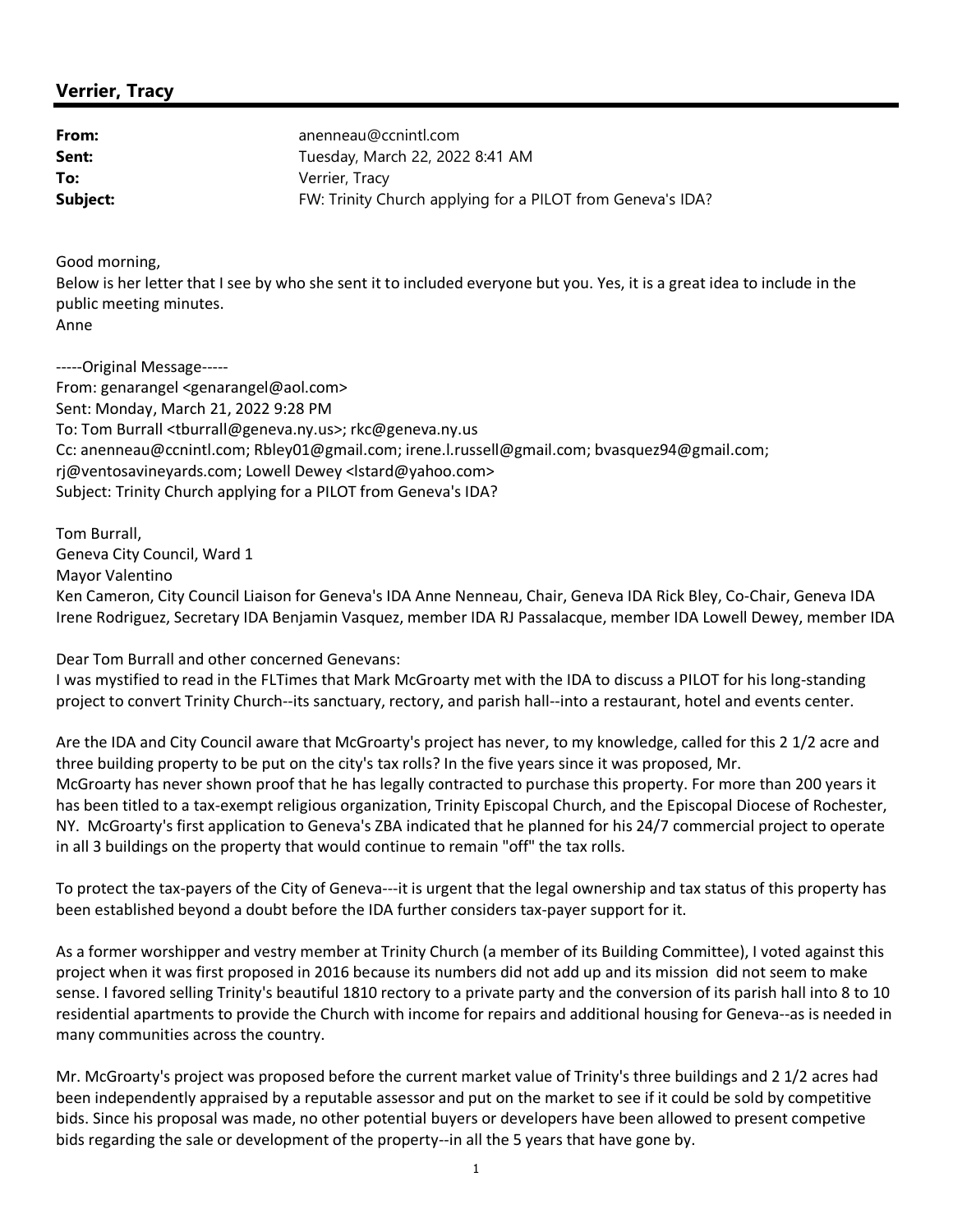McGroarty has also never publically provided a Business Plan showing how his project will be able to make a profit- although it will have to compete with two very well established lake-side event centers, hotels, and restaurants nearby-- Belhurst and Geneva-on-the-Lake--and a new one planned even to open even closer on the American Legion site--All of these have glorious lake views and lake-side acreage that the Trinity lacks. And the competition of local home owners able to offer low cost B&B accommodations in their homes will be faced by McGroaty's proposed project as well..

There is no question that everyone wants Trinity Church to be "saved." But the problem is that no one in authority has examined whether McGroarty's project will be able to do that, whether it is fiscally feasible at all, or whether another plan could do the job with less damage. Very few Genevans have looked at the financial details of Mr. McGroarty's proposal. But while protesting that his 24/7 commercial operation would negatively alter the character of their residential neighborhood on South Main Street (all of which is a National Historic District), the property owners adjacent to the church became alarmed at what they discovered when they looked into details of this plan on file in public records. Wading through hundreds of official documents about this project, these home owners were shocked--not only at documents showing how this project would impact their homes if put into effect, but even more so by documents outlining the flimsy nature of the financing underlying it.

Without careful analyis of McGroarty's business plan by independent financial experts, Geneva has no evidence that his project may not turn Trinity Church into Geneva's new "Linden Street" fiasco.

Please examine these pertinent details-no matter how carefully they have been kept from public view--in order to protect the City of Geneva and the parishioners of Trinity Church from financial obligations that may not be advantageous.

Thank you for your attention to this matter. Sincerely, Gena Rangel 485 South Main Street Geneva, NY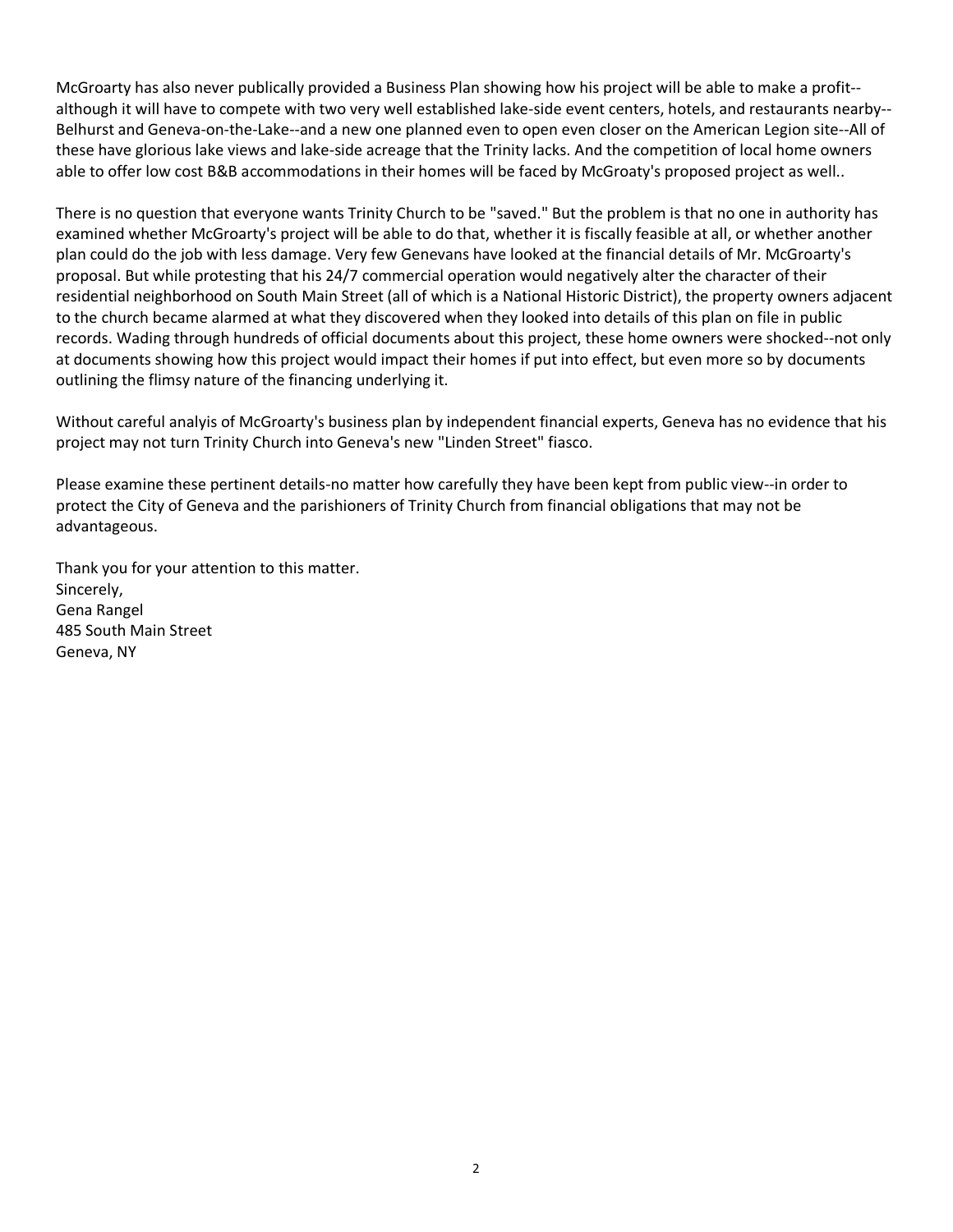### **Verrier, Tracy**

**Subject:** FW: Trinity Church proposal

-----Original Message----- From: Joanne Labate <[jl2652000@yahoo.com](mailto:jl2652000@yahoo.com)> Sent: Wednesday, March 23, 2022 10:53 AM To: svalentino@geneva.ny.us; rkc@geneva.ny.us; anenneau@ccnintl.com; [Rbley01@gmail.com;](mailto:Rbley01@gmail.com;) rene.l.russell@gmail.com; bvasquez94@gmail.com; rj@ventosavineyards.com; Lowell Dewey [<lstard@yahoo.com>](mailto:lstard@yahoo.com); Tom Burrall [<tburrall@geneva.ny.us>](mailto:tburrall@geneva.ny.us) Cc: [SouthMainNeighbors@gmail.com](mailto:SouthMainNeighbors@gmail.com) Subject: Trinity Church proposal

TO:

Steve Valentino, Mayor

R. Ken Camera, City Council Liaison for Geneva's IDA Anne Nenneau, Chair, Geneva IDA Rick Bley, Co-Chair, Geneva IDA Irene Rodriguez, Secretary IDA Benjamin Vasquez, member IDA RJ Passalacque, member IDA Lowell Dewey, member IDA Tom Burrall, Geneva City Council, Ward 1

CC: [SouthMainNeighbors@gmail.com](mailto:SouthMainNeighbors@gmail.com)

FROM: Joanne A. Labate, PhD 488 S Main St Geneva, NY 14456

SUBJECT: Trinity Episcopal Church commercial development proposal

I'm reaching out to you on behalf of an organized group of concerned citizens in Geneva. We have been carefully studying the proposed commercial development of Trinity Episcopal Church on South Main St. The proposal to convert the church into a 73 person restaurant/bar, 29 unit motel and a 195 person party reception hall is financially flawed and contains many red flags. We are appealing to you as key players in sanctioning City of Geneva tax-payer support of this project. Here are some highlights gleaned from our research of the original proposal that we wish to bring to your attention:

- Trinity is required to provide \$358,743 up front for this project.

- Trinity must finance the project with a \$3.25 million mortgage costing them more than \$200,000 per year in debt service for 30 years.

- Annual income (after mortgage costs) would be \$90,000 (net \$72,000 in years 1-5 and \$108,000 in years 6-10), however, no market survey or professional feasibility studies have been provided regarding the probable success or failure of such a commercial venture.

- The developer will be paid a 12% development fee of \$723,938; he will receive this up front regardless of the success or failure of the project. He will carry no liability for the mortgage.

- The appraiser reported that the highest rate of return/best use for the rectory would be to sell the church/vestry portions of the property. This is not what is being proposed.

- The rate of return analysis is based on the premise that the Church should be able to recoup all of their investments in the property for the last 25 years, plus \$200,000 from a 1932 fire. No mention was made of insurance proceeds and a fund raiser that completely reimbursed the Church for the fire loss.

- Estimated conversion costs are \$2.5 million, but no supporting documentation was provided.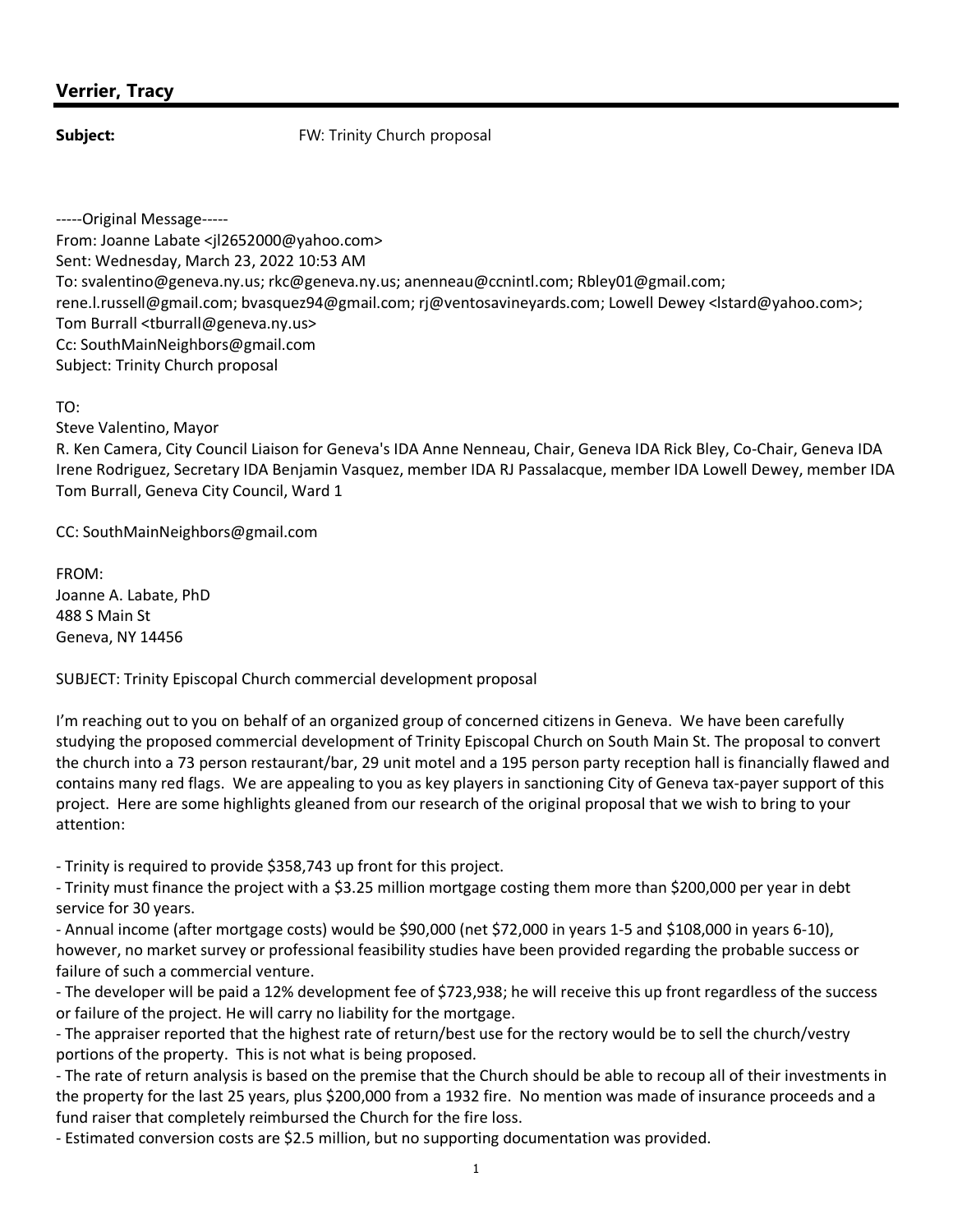- No contract between Trinity and the developer was presented in the proposal.

- We can find no public record of open competitive bids for conversion or that Trinity offered any of its property for sale. The application only presents two potential projects to remedy the church's financial situation; it seems that if a competitive bidding process had been properly conducted, there would be many more.

We respectfully urge you to carefully review the development proposal if you haven't already done so. We are gravely concerned that the proposed project is at extreme risk of financial failure. We do not oppose development but we promote change that enriches the character of the Historic South Neighborhood. For example, a portion of the property could be developed into apartments that would provide the income necessary to support the church long term. Based on in-depth consultations with local experts, we found that there are several viable alternatives that would lead to a win-win situation for the Church, our historic neighborhood, and the taxpayers of the City of Geneva.

Would you give tax credits to a real estate broker? Mr. McGroarty is an agent. Who is the principal? After five years we still do not know.=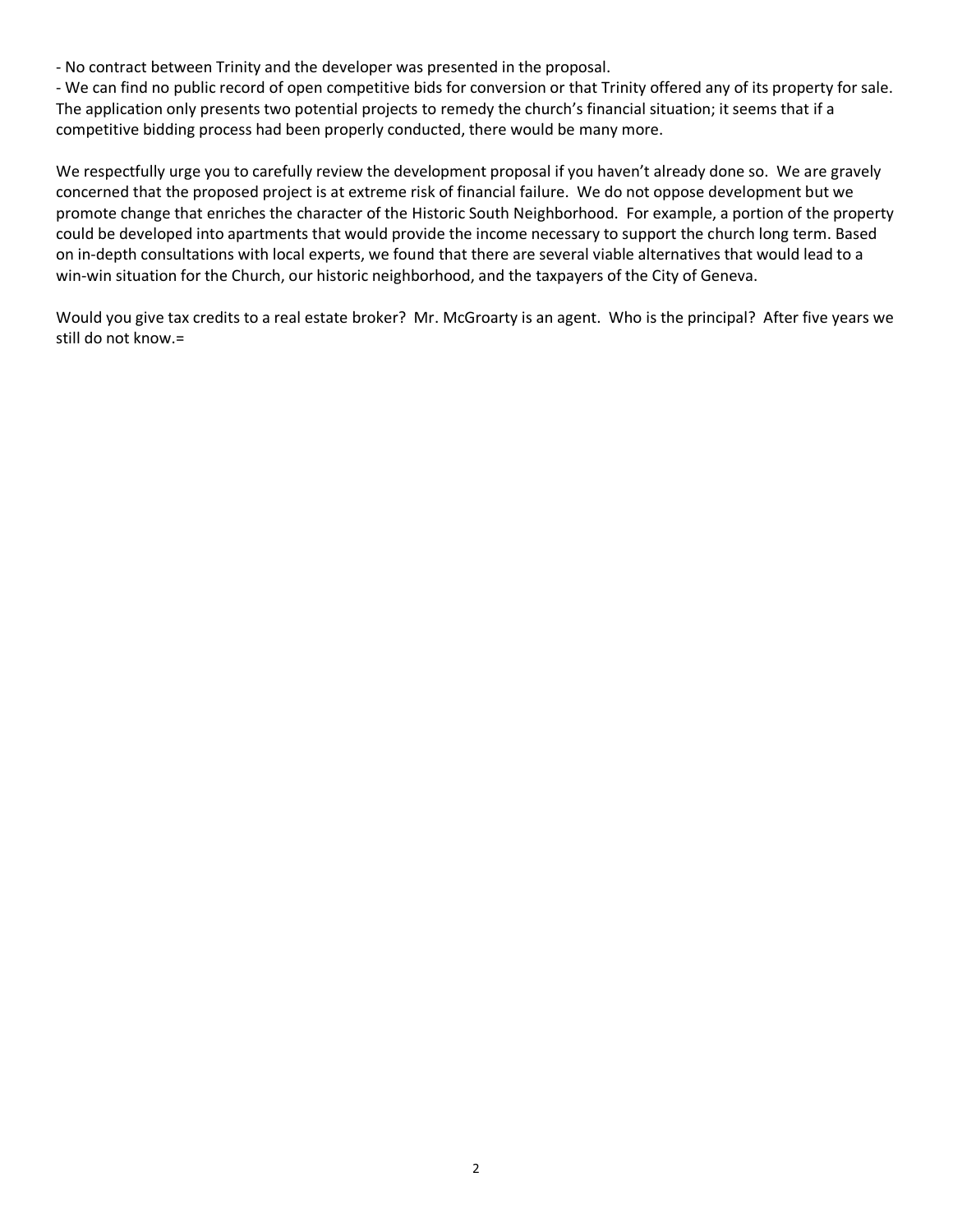### **Verrier, Tracy**

| From:                                                               | genarangel <genarangel@aol.com></genarangel@aol.com>                             |  |  |  |
|---------------------------------------------------------------------|----------------------------------------------------------------------------------|--|--|--|
| Sent:                                                               | Monday, March 28, 2022 4:58 PM                                                   |  |  |  |
| To:                                                                 | anenneau@ccnintl.com; Rbley01@gmail.com                                          |  |  |  |
| Lowell Dewey; rj@ventosavineyards.com; bvasquez94@gmail.com;<br>Cc: |                                                                                  |  |  |  |
|                                                                     | fkfulton@hotmail.com; Verrier, Tracy; rkc@geneva.ny.us; svalentino@geneva.ny.us; |  |  |  |
|                                                                     | <b>Tom Burrall</b>                                                               |  |  |  |
| Subject:                                                            | Regarding Application of Trinity Church Inn Project for IDA Assistance           |  |  |  |

Dear Chairman Nenneau:

Thank you for your reply to my recent letter concerning the application of the Trinity Church project for financial assistance from Geneva's IDA, .

I re-read the application carefully and see that the Applicant --"Trinity Inn LLC," formed in 2017 and owned 100% by Mark McGroarty--claims that it is planning to purchase the project site--the three buildings on the 2.3 acre tax exempt property owned by Trinity Episopal Church at 520 South Main Street in Geneva, NY.

In the long run this would be good for the City of Geneva. If and when such a sale takes place, Mr. McGroarty's projected hotel, restaurant and event center would be set to operate on property no longer tax exempt, but going onto the city tax rolls at some point.

However, my concerns about the financial underpinnings of this project remain. First, none of the financial information required on page 13 of the application has been provided by the Applicant.

Second, the new "owner" of this 3 building 37,000 square foot 2.3 acre property--which plans to manage a 9 million dollar project on this site-- is a one-member-only LLC, which seems insufficient for a project of this dimension.

Third, the Applicant has provided no professional feasibility studies demonstrating the likelihood of its project's success in the highly competitive field it is entering (hotels, restaurants, and events centers).

Fourth, it is impossible to understand the total cost of the Applican'ts project because it has not provided a current professional engineering report showing exactly what repairs are needed in the buildings on the site with estimated costs, nor have details on the costs to convert these three buildings to a hotel, restaurant and events center been made available.

Fifth, the price that the Applicant proposes to pay to purchase the 3 building 2.3 acre church property where its project would operate (\$340,000) is far below the amount of \$1,235,000 for which this property was appraised by the Applicant's own assessor before the pandemic. A sum so low (less than \$10 per square foot) would short-change the property owners and may fail to obtain required judicial approval.

It remains concerning that not a single detail about this newly formed company's financial resources, income or liabilities is known to the authorities that are authorizing its takeover of a property with a project that will seriously alter elements of Geneva's federally designated Historic District on South Main Street.

I urge the IDA to require more details before proceeding with this application.

Thank you for your attention. Sincerely, Gena Rangel 485 South Main Street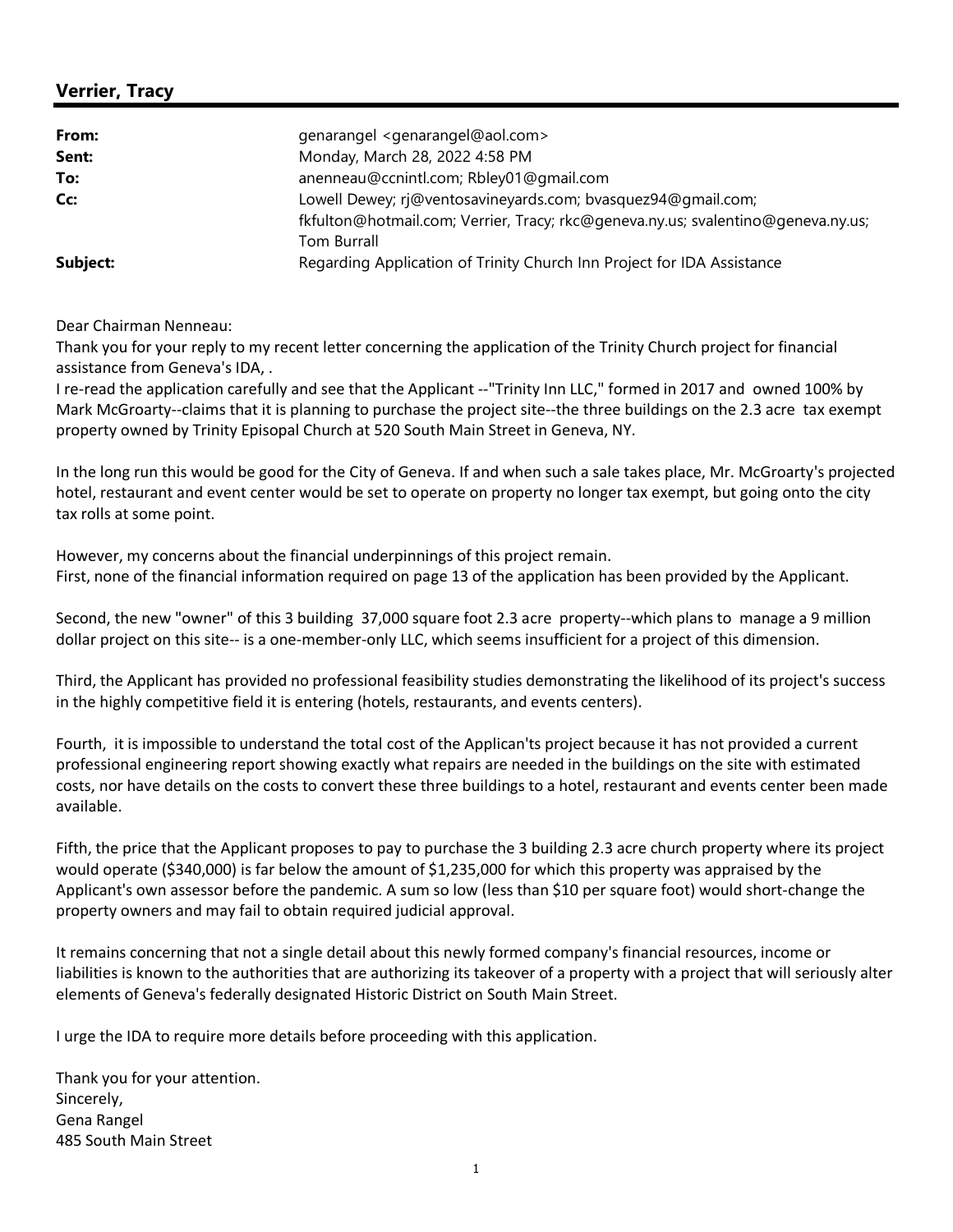### Geneva, NY

PS. If this Applicant proves its project fiscally sound and so causes the IDA to offer its financial assistance, could the IDA consider asking --in exchange for tax exemptions being granted--that the new owner of this property provide free or low cost rehearsal space for the use of Geneva's community performing arts organizations?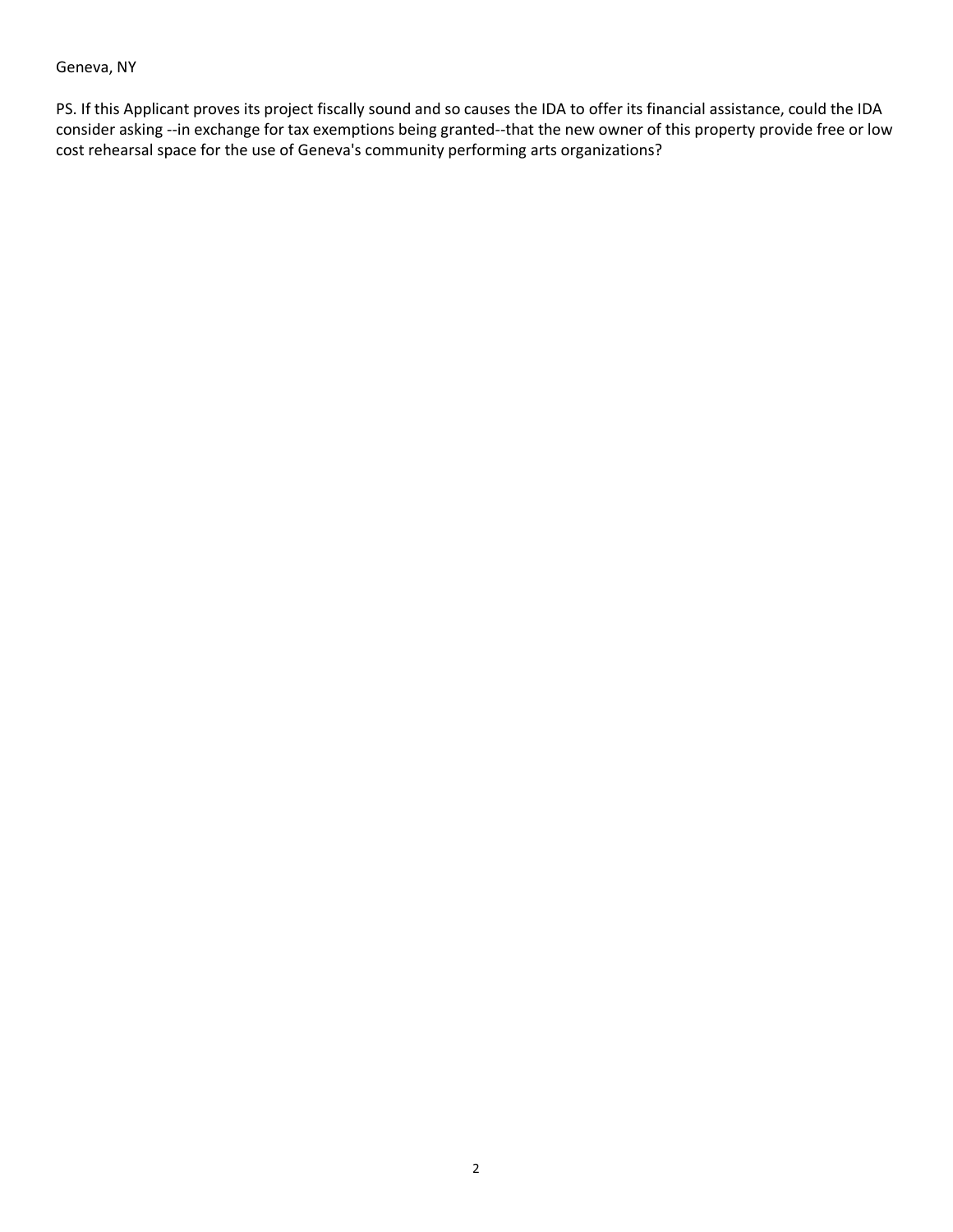

Monday, Mar 28, 2022

Ms. Anne Nenneau - Chair Geneva Industrial Development Agency c/o Ms. Tracy Verrier **MRB Group** 44 Castle Street Geneva, NY 14456

Dear Ms. Nenneau and other this may concern,

I am writing to express support for the Trinity Church Project. My company, Lark Hotels, manages 42 inns, hotels and lodges in the North East, South and in California. The majority of these properties are historic conversions and are located in historic neighborhoods such as the one where the Trinity Church is located in Geneva.

We are currently in conversations with Mark to work with him through the development and ultimately to manage the inn as part of our Lark Hotels collection. After a thorough review of the market, the demand drivers and the development plans, our team has developed detailed financial underwriting and projections that shows that this is a viable project and that the future business will support the development and restoration costs.

We look forward to being part of the team that ensures that this landmark church remains a part of the Geneva community for years to come.

Very truly yours,

Robert Blood

Founder & President | Lark Hotels